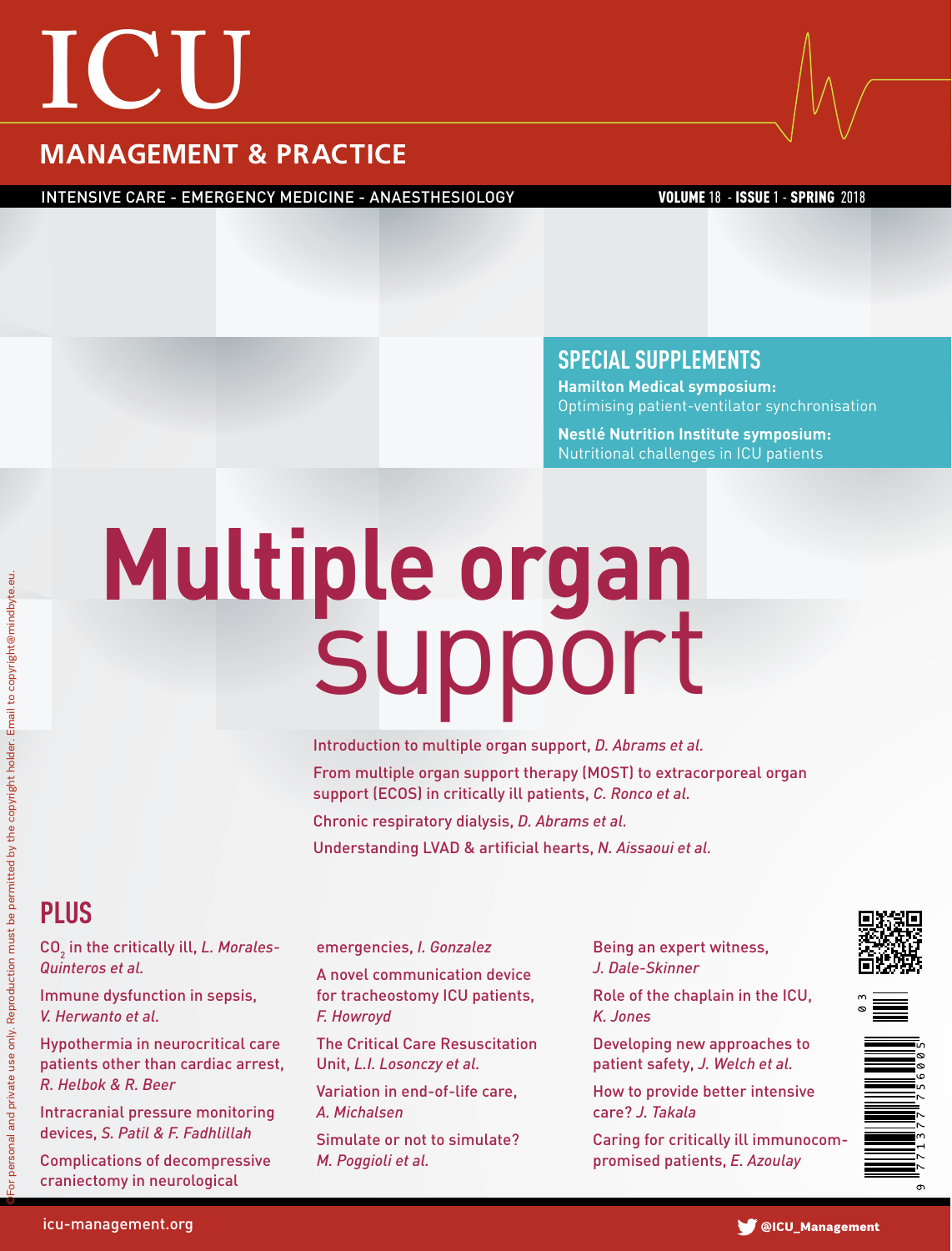



#### **Raimund Helbok\***

Associate Professor of Neurology and Neurociritical Care Head of Neurocritical Care Research Group / Neuromonitoring Department of Neurology Neurocritical Care Unit Medical University of Innsbruck Innsbruck, Austria

**raimund.helbok@tirol-kliniken.at raimund.helbok@i-med.ac.at**

#### **Ronny Beer**

Associate Professor Department of Neurology Neurocritical Care Unit Medical University of Innsbruck Innsbruck, Austria

\* corresponding author

From a conceptual point of view, mild HT (32–34°C) can be used as prophylactic intervention early after acute brain injury (ABI) or as a symptom-based treatment rom a conceptual point of view, mild HT  $(32-34\degree C)$  can be used as prophylactic intervention early after acute brain for e.g. refractory intracranial hypertension, brain oedema, vasospasm after SAH and other complications. If HT is used as specific therapy it is important to first prove that the resolution of such complications is in fact associated with improved functional outcomes before an intervention like HT with potential detrimental side effects is implemented. Though experimental data suggest a significant neuroprotective effect for TTM, large multicentre clinical trials investigating HT in ABI failed to demonstrate an unambiguous clinical benefit.

#### **Hypothermia as early prophylactic neuroprotective treatment Traumatic brain injury**

TBI is a dynamic disease with distinct pathophysiologic mechanisms depending on the injury type, injury severity and the time elapsed since the initial trauma (Maas et al. 2017). Secondary injury mechanisms including excitotoxicity, neuro-inflammation, ionic fluctuations, necrosis and apoptotic cell death have been well characterised in preclinical studies. Most of these factors are sensitive to temperature changes and may be aggravated

# **Hypothermia in neurocritical care patients other than cardiac arrest**

Hypothermia (HT) is a cornerstone of neuroprotective strategies and has been used in critical care for acutely brain injured adult patients for many years. This review aims to discuss the clinical evidence supporting the use of HT in neurocritical care patients beyond care after cardiac arrest (CA), such as traumatic brain injury (TBI), acute ischaemic stroke (AIS), non-traumatic intracerebral haemorrhage (ICH) and subarachnoid haemorrhage (SAH). Despite promising results in small clinical trials and laboratory studies, HT did not improve outcome in large multicentre trials. Similarly, the use of HT as a specific intervention to treat secondary brain damage failed to improve outcome in humans. Despite these negative results, targeted temperature management (TTM) remains a crucial intervention in neurocritical care as part of the emerging principle of individualised medicine. Based on the pathophysiology of harmful effects associated with fever, the concept of normothermia has been implemented in most neurointensive care units to prevent periods of fever. In the following we will review the current status of HT as well as ongoing clinical trials of TTM (see summary in Table) and provide some thoughts for designing future studies.

by intracranial or extracranial insults. HT has been used in the treatment of TBI for many years and can effectively ameliorate secondary injury. Despite promising results from experimental studies and small clinical trials (Polderman 2008), large multicentre trials failed to translate the putative benefits of HT into improved outcome in TBI patients (Clifton et al. 2001; 2011; Maekawa et al. 2015). A trend towards improved functional recovery was seen in TBI patients who were hypothermic on admission, suggesting that ultra-early initiation of HT may be important (Clifton et al. 2001). In the National Acute Brain Injury study: Hypothermia II (NABISH II) trial mean time to 35°C was reached after 2.6h and time to 33° was 4.4h (Clifton et al. 2011). However, enrolment was stopped for futility when interim analyses found no difference in mortality or neurological outcomes. Post-hoc analysis suggested a benefit for severe TBI patients with focal lesions undergoing

haematoma removal, pointing to the pathophysiologic concept of reperfusion injury that may be ameliorated by HT (Clifton et al. 2012). The Hypothermia for Patients requiring Evacuation of Subdural Hematoma (HOPES) trial is currently investigating this hypothesis in TBI patients requiring emergent craniotomy (**clinicaltrials.gov/ct2/show/ NCT02064959**). Based on the concept of ongoing secondary injury beyond 48h after severe TBI, long-term HT (4-6 d) was associated with significantly higher rate of favourable outcomes at 6 months when compared to short-term HT (1-3 d) in a single-centre trial including 215 severe TBI patients with cerebral contusion and intracranial hypertension (Jiang et al. 2006). Extended cooling over 5 days is currently explored in the Long-term Mild Hypothermia for Severe Traumatic Brain Injury (LTH-I) trial (**clinicaltrials.gov/ct2/ show/NCT01886222; Lei et al. 2015**). In addition, the POLAR-RCT (Prophylactic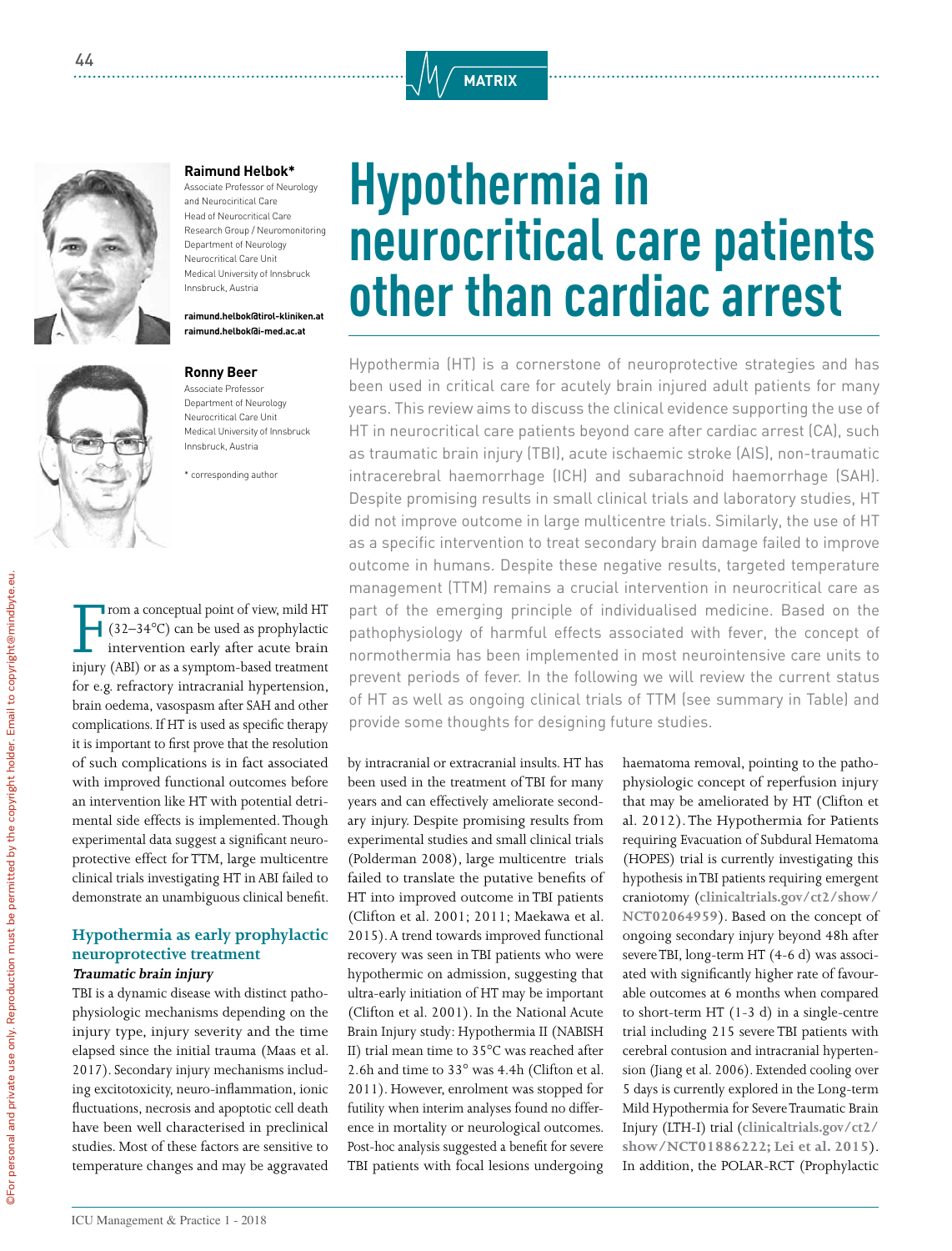

**Table.** Characteristics of selected ongoing clinical TTM trials in patients with acute brain injury (**clinicaltrials.gov**)

| To Study the Effect of Early Cooling in Acute Subdural Hematoma Patients (HOPES)<br>clinicaltrials.gov/ct2/show/NCT02064959 |                                                                                            |  |
|-----------------------------------------------------------------------------------------------------------------------------|--------------------------------------------------------------------------------------------|--|
| <b>Status</b>                                                                                                               | Recruiting                                                                                 |  |
| Inclusion criteria                                                                                                          | Non-penetrating traumatic brain injury                                                     |  |
|                                                                                                                             | Glasgow Coma Scale (GCS) motor score $\leq$ 5 (not following commands)                     |  |
|                                                                                                                             | Estimated or known age 22-65 years                                                         |  |
|                                                                                                                             | Acute subdural haematoma requiring emergent craniotomy within 6 hours of<br>initial injury |  |
|                                                                                                                             | Estimated time of injury to time to reach temp. of 35°C<6 hrs                              |  |
| Study arms                                                                                                                  | Hypothermia (33°C)                                                                         |  |
|                                                                                                                             | Standard care - normothermia (37°C)                                                        |  |
| Primary outcome                                                                                                             | Glasgow Outcome Scale-Extended (GOSE) at 6 months                                          |  |
|                                                                                                                             |                                                                                            |  |

#### Randomized Controlled Trial of Long-term Mild Hypothermia for Severe Traumatic Brain Injury (LTH-Ⅰ) **clinicaltrials.gov/ct2/show/record/NCT01886222**

| <b>Status</b>      | Recruiting                                      |
|--------------------|-------------------------------------------------|
| Inclusion criteria | Age 18 - 65 years within 6 hours post injury    |
|                    | Closed head injury                              |
|                    | GCS score 4 to 8 after resuscitation            |
|                    | The intracranial pressure is more than 25 mmHg  |
|                    | Cerebral contusion on computed tomographic scan |
| Study arms         | Long-term mild hypothermia (34-35°C for 5 days) |
|                    | Normothermia (36-37°C)                          |
| Primary outcome    | Glasgow Outcome Scale (GOS) at 6 months         |
|                    |                                                 |

#### The Prophylactic Hypothermia Trial to Lessen Traumatic Brain Injury (POLAR-RCT) **clinicaltrials.gov/ct2/show/NCT00987688**

| Status                                                                              | Recruiting                                                    |  |
|-------------------------------------------------------------------------------------|---------------------------------------------------------------|--|
| Inclusion criteria                                                                  | Blunt trauma with clinical diagnosis of severe TBI and GCS <9 |  |
|                                                                                     | Estimated age $\geq$ 18 and $\lt$ 60 years of age             |  |
|                                                                                     | The patient is intubated or intubation is imminent            |  |
| Study arms                                                                          | Early and sustained hypothermia (3°3C for 72 hours)           |  |
|                                                                                     | Normothermia (37 $\textdegree$ C $\pm$ 0.5 $\textdegree$ C)   |  |
| Primary outcome                                                                     | Favourable neurological outcomes 6 months (GOSE 5 to 8)       |  |
| Safety and Feasibility Study of Targeted Temperature Management After ICH (TTM-ICH) |                                                               |  |

#### **clinicaltrials.gov/ct2/show/NCT01607151**

| <b>Status</b>      | <b>Unknown</b>                                                                                      |
|--------------------|-----------------------------------------------------------------------------------------------------|
| Inclusion criteria | Spontaneous supratentorial ICH documented by CT scan within 18 hours<br>after the onset of symptoms |
|                    | Admission to the Neuro-ICU                                                                          |
|                    | Baseline haematoma > 15cc with or without IVH                                                       |
|                    | Need for mechanical ventilation                                                                     |
| Study arms         | Hypothermia for 72h (32-34°C)                                                                       |
|                    | Normothermia for 72h (36-37°C)                                                                      |
| Primary outcome    | Severe adverse events at 90 days                                                                    |

#### **Impact of Fever Prevention in Brain Injured Patients (INTREPID) clinicaltrials.gov/ct2/show/NCT02996266**

| Status             | Recruiting                                                                                                                      |
|--------------------|---------------------------------------------------------------------------------------------------------------------------------|
| Inclusion criteria | Admitted with a primary neurological diagnosis of ischaemic stroke, intracere-<br>bral haemorrhage, or subarachnoid haemorrhage |
|                    | Prior to onset of acute symptoms, was considered functionally independent<br>$(mRS 0-2)$                                        |
|                    | Meets disease-specific criteria                                                                                                 |
| Study arms         | Prophylactic normothermia                                                                                                       |
|                    | Standard care                                                                                                                   |
| Primary outcome    | Fever Burden [Time Frame: Up to 14 days]                                                                                        |
|                    |                                                                                                                                 |

Hypothermia Trial to Lessen Traumatic Brain Injury) trial aims to investigate the effect of early (prehospital) and sustained (72 h) mild HT on 6 months neurological outcomes in severe TBI patients, and titrates rewarming speed to intracranial pressure (ICP) and mean arterial pressure (MAP) (**clinicaltrials.gov/ct2/ show/NCT00987688**); (Nichol et al. 2015). Current Brain Trauma Foundation guidelines recommend against the use of early (within 2.5h), short-term (48h post-injury) prophylactic hypothermia in severe TBI patients with diffuse injury (Level IIB; **braintrauma.org**). Despite a large number of studies, there remains no high-quality evidence that prophylactic hypothermia is beneficial in the treatment of patients with severe TBI (Lewis et al. 2017).

#### **Acute ischaemic stroke**

In AIS mild HT is not effective to salvage neural tissue that has progressed irreversibly to infarction. HT can be directed at minimising the extent of secondary injury in the acute or subacute period of AIS. Based on animal data HT has a huge potential as a neuroprotective strategy when used early (within 2-3h), and mitigates ischaemic and reperfusion damage even when initiated up to 6 hours after ictus. However, clinical studies are limited by low patient numbers, slow recruitment, methodological issues and the occurrence of complications such as pneumonia and shivering, especially during HT in awake patients. So far, unequivocal efficacy of HT (33–35°C) has not yet been shown in AIS patients (Lyden et al. 2016; Piironen et al. 2014; De Georgia et al. 2004; Hemmen et al. 2010; Ovesen et al. 2013; Bi et al. 2011; Els et al. 2006), and the use outside clinical studies can currently not be recommended (Jauch et al. 2013; Ntaios et al. 2015).

The Cooling Plus Best Medical Treatment Versus Best Medical Treatment Alone for Acute Ischaemic Stroke (EuroHYP-1) trial explores the value of HT (34–35°C for 24h) within 150 minutes after start of alteplase administration and within 6 hours after stroke onset (van der Worp et al. 2014). The primary outcome is the degree of disability at 3 months measured by ordinal regression analysis of the modified Rankin Scale. This trial aims to recruit 800 patients and has recently reported safety based on preliminary analysis of 62 patients.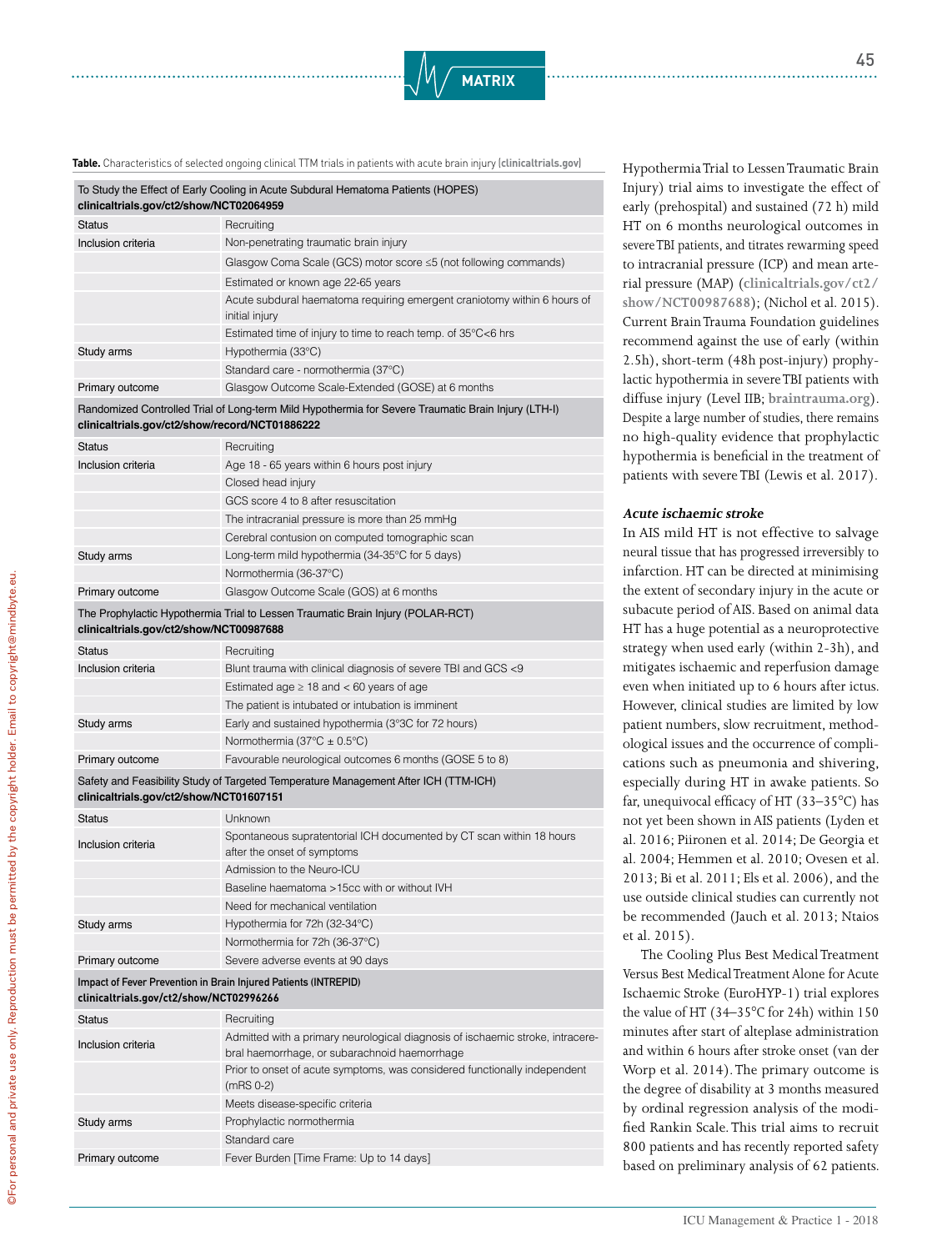#### **Intracerebral haemorrhage**

Despite evidence from animal studies that HT attenuates perihaematoma oedema, inflammation and thrombin-induced injury and preserves blood-brain barrier integrity in ICH, we lack human data demonstrating improved neurologic outcome secondary to these beneficial effects of HT (Fischer et al. 2017). Two observational studies showed that mild prolonged HT (35°C over 8–10 d) had a favourable impact on perihaematomal oedema and ICP. However, no benefit for neurologic outcome was observed (Kollmar et al. 2010; Staykov et al. 2013). Although slow recruiting, the CINCH trial investigates HT at 35°C for 8 days in patients with primary ICH and large haematoma volume (25–64 mL) (Kollmar et al. 2012). A phase II prospective trial investigating 72h of mild HT (32–34°C) compared to normothermia (36–37°C) aims to include 50 supratentorial ICH patients (volume >15 ml) (**clinicaltrials.gov/ct2/ show/NCT01607151**). For now, prophylactic mild HT is considered investigational in ICH patients and should only be applied in clinical trials (Hemphill et al. 2015). There is a strong need for prospective randomisedcontrolled trials further investigating the effect of hypothermia on perihaematoma oedema progression and neurological outcome.

#### **Subarachnoid haemorrhage**

Hypothermia has been used already in the 1950s as a neuroprotective strategy during aneurysm surgery in SAH patients (Botterell et al. 1956). The IHAST trial investigated HT (33°C) compared to normothermia in 1001 good-grade SAH patients during aneurysm surgery and failed to demonstrate an outcome benefit (Todd et al. 2005). Based on the reported non-significant increase in recovery, a recent Cochrane review, summarising 3 studies with 1158 participants, argued that it remains possible that intraoperative HT may be beneficial in good-grade SAH patients (Li et al. 2016). No conclusions can be drawn for poor-grade SAH patients.

Prophylactic HT was mostly tested in poor-grade SAH patients in single-centre studies underpowered to detect a difference in functional outcome (Choi et al. 2017; Gasser et al. 2003; Seule et al. 2009). An observational matched controlled study including 36 poorgrade SAH patients investigated early (<48h after ictus), mild (35°C), and prolonged ( $7±1$  days) HT, and found a decreased rate of macro-vascular vasospasm and delayed cerebral ischaemia (DCI) (Kuramatsu et al. 2015). In a recent systematic review and meta-analysis including 9 studies the authors found a significant reduction in DCI favouring HT without an overall effect on mortality and morbidity (Yao et al. 2018). Further trials powered to detect differences in clinical outcomes are needed to investigate the potential role of HT after SAH in greater detail.

#### **Hypothermia as symptom-based intervention (to treat raised ICP)**

HT was beneficial in controlling raised ICP and improving outcome in single-centre studies; however, large multicentre trials including the recently published Eurotherm3235 trial failed to confirm these findings for a heterogeneous TBI patient population (Andrews et al. 2015). This trial examined the effect of moderate HT (32–35°C) on ICP and neurological outcome and found that titrated HT successfully reduced ICP but did not improve functional outcome at 6 months. Interestingly, there were fewer occurrences of failure of stage 2 interventions to control ICP in the HT group, and stage 3 interventions (i.e. barbiturate coma but not decompressive craniectomy) were more often used in the control group. These data support the effectiveness of HT in reducing raised ICP. The recently published French guidelines recommend considering TTM at 34–35°C to lower ICP in TBI patients with refractory intracranial hypertension (Grade 2+) (Cariou et al. 2017). Based on expert consensus, TTM at 35-37°C may also be considered in patients with ICH and SAH to lower ICP (Cariou et al. 2017).

#### **Adverse effects associated with hypothermia**

Moderate HT is a reasonably well tolerated intervention when patients are meticulously managed in an intensive care environment by experienced clinicians. Vigilant monitoring for laboratory abnormalities, cardiac monitoring and standard critical care guidelines for monitoring of infections are recommended (Madden et al. 2017). Shivering is a physiologic thermoregulatory response and is related to increased metabolism, oxygen consumption,

and increased energy expenditure, which could nullify the neuroprotective benefits of TTM. Therefore routine assessment (Badjatia et al. 2008) and aggressive treatment is recommended (Choi et al. 2011; Madden et al. 2017). Another important issue in the use of therapeutic HT is the rewarming phase. It has been shown that rapid rewarming is associated with worse outcome and rebound ICP increase (Schwab et al. 2001; Jiang et al. 2006). In order to avoid this detrimental complication patients with ABI should be rewarmed to normothermia as slowly as indicated on a case-to-case basis (Polderman and Andrews 2011).

#### **Normothermia**

Acutely brain-injured patients commonly demonstrate periods of fever during the first few days after admission. Post-injury fever is associated with longer ICU stays and worse outcomes through aggravation of secondary brain injury mechanisms including excitotoxicity, increased oxygen consumption, proinflammatory response and increased vascular permeability leading to oedema formation with elevated ICP, increased ischaemic injury and cerebral vasospasm (Kilpatrick et al. 2000). Badjatia et al. reported a reduction in poor neurologic 12 months outcome after SAH in a case control study comparing aggressive temperature control to normothermia and conventional management of fever (Badjatia et al. 2010). Post-hoc analysis of the Japanese Brain Hypothermia (B-HYPO) study suggested a survival benefit of fever control in severe but not critical trauma patients pointing to the concept of normothermia, i.e. avoiding fever in TBI patients (Hifumi et al. 2016). Prophylactic interventions targeting normothermia have been shown to decrease the fever burden, and have been proven safe in haemorrhagic and ischaemic stroke patients (Broessner et al. 2009), and are currently under investigation in a prospective trial targeting 1176 patients (INTREPID trial, **clinicaltrials.gov/ct2/show/ NCT02996266**). The goal of normothermia, avoiding fever, and aggressively treating fever has been suggested based on a systematic review in TBI patients and is recommended by a French expert panel reviewing the evidence for TTM in neurocritical care patients using the GRADE method (Madden and DeVon 2015; Cariou et al. 2017). TTM is therefore